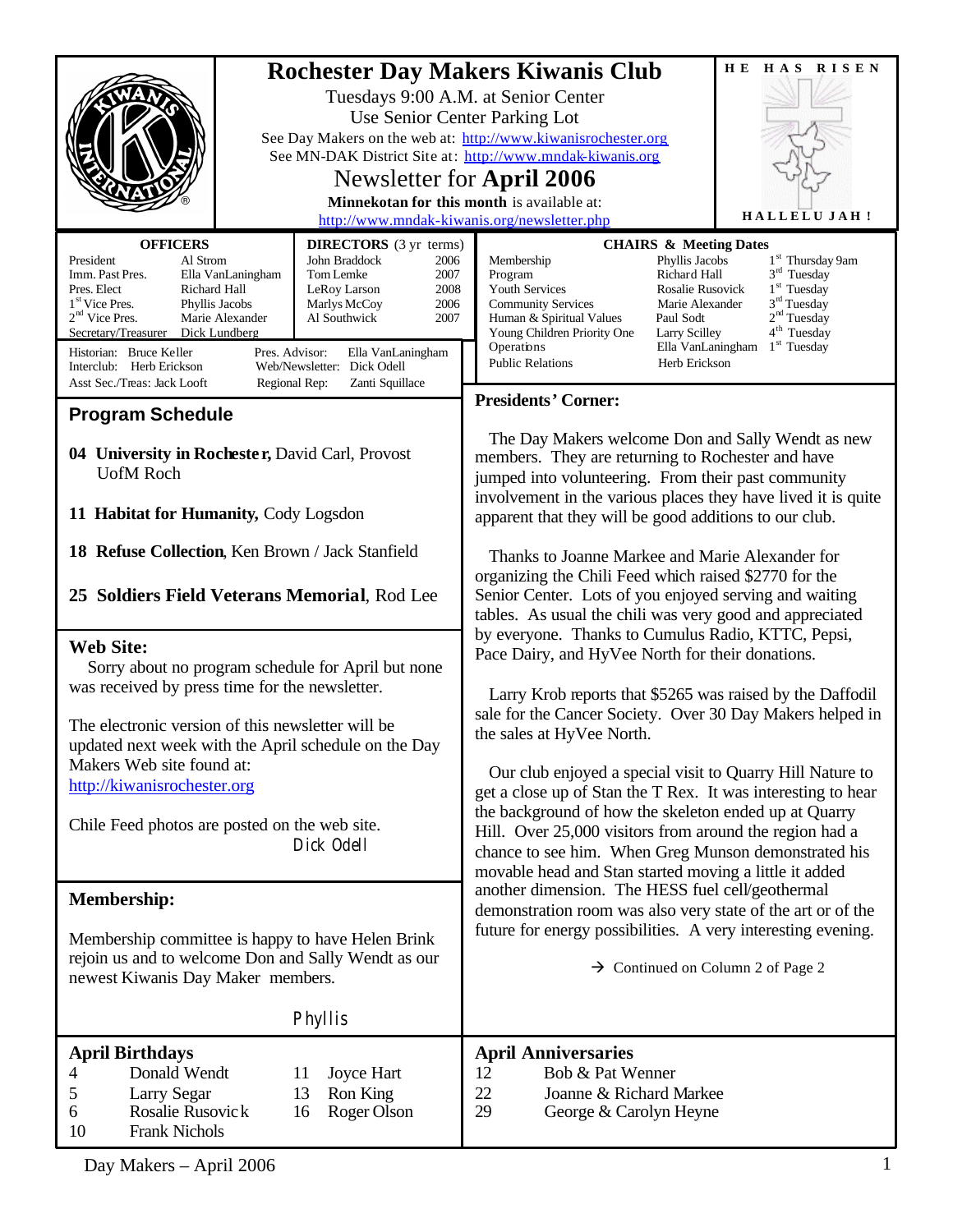## **Secretary/Treasurers Report – Mar'06**

| <b>Bank Balance</b>            | as of 2/28/06:\$17,373.00 |             |
|--------------------------------|---------------------------|-------------|
| <b>Administrative Account:</b> |                           | \$13,709.46 |
| Service Account:               |                           | \$1,385.54  |
| Hockey/YCPO:                   |                           | \$1,834.60  |
| <b>Bike Repair:</b>            |                           | \$<br>50.75 |
| Chili Feed                     | \$.                       | 392.65      |

**Day Makers on leave:** Merlyn Jeche, Ron King, Sara King, Frank Nichols, Rosalie Rusovick

**February Service Hour Statistics:** 791 hours by 43 members, 57% Participation.

### **March 21, 2006 Board Meeting Highlights:**

Chili Feed was discussed. \$2,717.50 currently in the bank.

The Proposed District dues increase from \$20.00 to \$30.00 per member per year was discussed. More information will be in the April Minnekotan.

The Century Key Club will not be sending anyone to the Spring Conference because it is during Spring Break.

We are currently going through the Century Scholarship applications.

It was decided to do Skip-a-Meal to benefit the Kiwanis International Children's Fund. President Al will send around a clipboard for signups.

The board approved Al Strom and Chuck Jacobson as our clubs delegates to the 2006 Kiwanis International Convention, and Margee Jacobson as our clubs alternate.

The clubs existing policy on individual fund raising sponsorships, (walks, bike rides etc.), was reviewed. A member may request sponsors during happy bucks, and collect donations after the meeting. No clipboards will be passed.

## **COMMITTEE REPORTS**

The board approved membership applications from Donald Wendt and Sally Wendt. We currently have 79 members.

**Program-** Programs are scheduled through May.

**Operations**- Ticket sales are underway for the Applebee's fund-raiser. Ad sales are underway for the Century HS Calendar. The committee would like to get the Key Club involved in calendar ad sales next year.

**Community Service-** Jack and Lois Holmes will continue to host the Bicycle Repair Project at their garage. Last months item concerning this project needing a new location was not true.

**YCPO-** Events coming up CCR&R Family Fun Night on April 21, and Rochesterfest Parent Child Fair on June 21.

Richard Lundberg, Secretary/Treasurer

## **Community Service:**

The chili feed was a big success . We were a little disappointed how much was spent for supplies and we hope to talk with the Golden K's about trying to get more things donated. I'm not sure if they ran out of some things but we were there for the last hour and didn't see any veggies or cookies. The chili was very tasty and we heard lots of good comments on the event in general.

 We had been having difficulty getting volunteers for the Salvation Army food shelf but in the last month we got some new people to volunteer and they seemed to enjoy it. I hope some others will have the opportunity to try it too.

# Marie Alexander

**President's Corner**: (continued from page 1)

 Ella VanLaningham is recruiting Day Makers and Key club members to wait tables at Applebee's on Saturday, April  $8<sup>th</sup>$  from 8:00 to 10:00. The breakfast is only \$5, so get some tickets. Applebee's donates all of the proceeds with no cost to us, so we hope to make this a success. The money will be used toward scholarships at Century High School. Again, sign up to help and buy tickets.

Al Strom